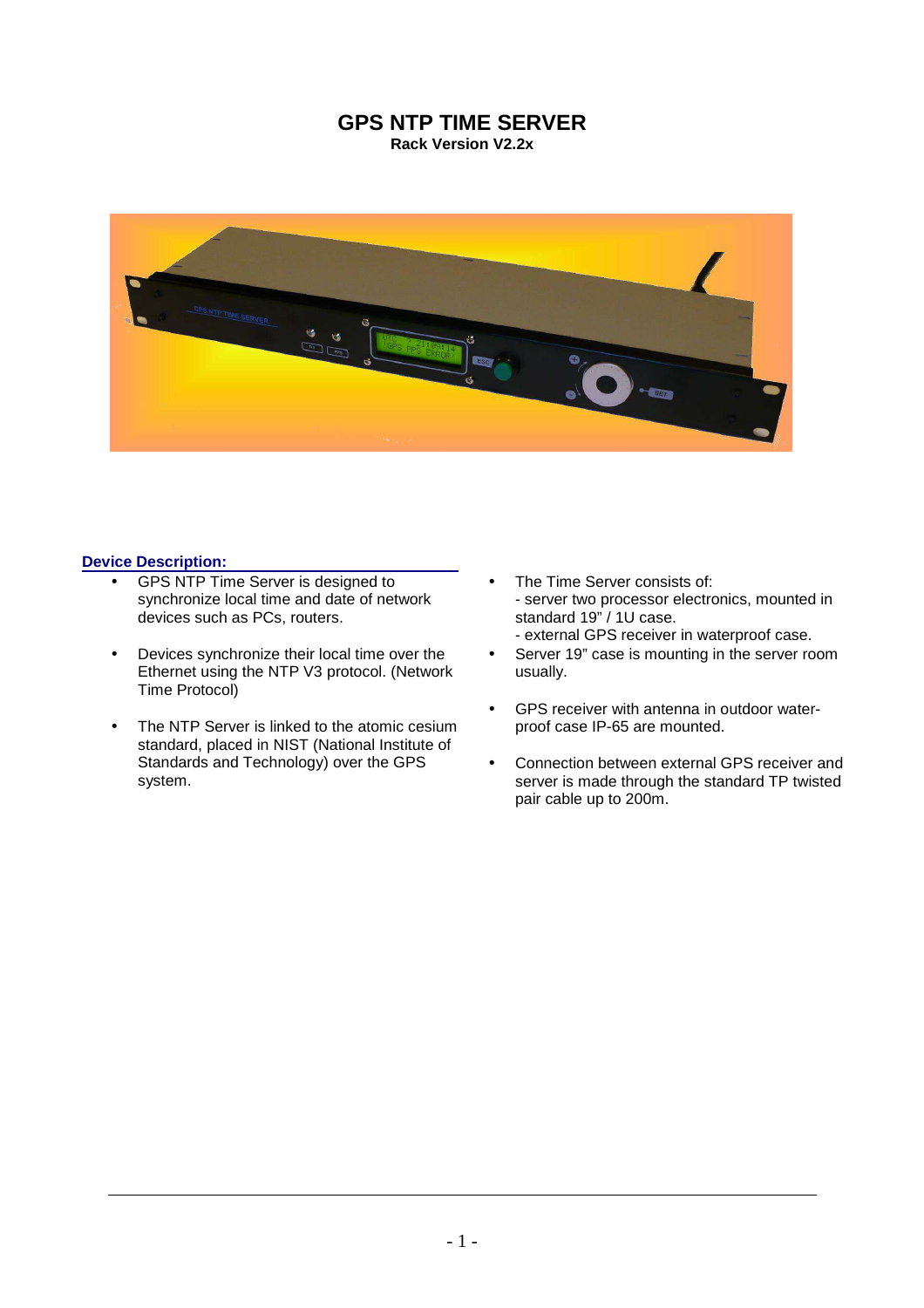# **System Topology:**

Time server consist as two components:

Main Time Server rack case and IP65 water proof external GPS receiver with active antenna.



# **Technical specifications**

|           | <b>Ethernet:</b>               | 10 Base T, RJ 45 connector<br>10 MBit<br>RX polarity: automatic                                                                                                                                                                                                                                             |
|-----------|--------------------------------|-------------------------------------------------------------------------------------------------------------------------------------------------------------------------------------------------------------------------------------------------------------------------------------------------------------|
|           |                                | ICMP: implemented<br>Gateway: implemented, user configurable<br>DHCP: not allowed<br>MAC address: configurable<br>Ethernet mask: configurale                                                                                                                                                                |
| $\bullet$ | <b>GPS</b>                     | External receiver with active antenna<br>Powered from server<br>Output protocol: NMEA<br>Baudrate: 9600Bps<br>PPS pulse: 1sec<br>Cable:<br>- 1 twisted pair for NMEA data<br>- 1 twisted pair for PPS pulse<br>- 2 wire for power<br>Power: 912V DC<br>Current consumption: 300mA<br>max cable length: 200m |
| $\bullet$ | <b>NTP</b><br>protocol:        | Built in NTP v3<br>security keys: not implemented                                                                                                                                                                                                                                                           |
|           |                                | NTP Time stamp resolution: 13usec                                                                                                                                                                                                                                                                           |
| $\bullet$ | <b>Time</b><br><b>Accuracy</b> | In UTC FIX state<br>max error: 300 nsec / 1sec<br>- due to built in NTP time stamp resolution 13 usec<br>device network $accuracy = 13$ µsec<br><b>Without GPS UTC FIX state:</b><br>max error: +/- 2ppm approx: 5sec/month                                                                                 |
|           |                                | in temperature range: 040'C                                                                                                                                                                                                                                                                                 |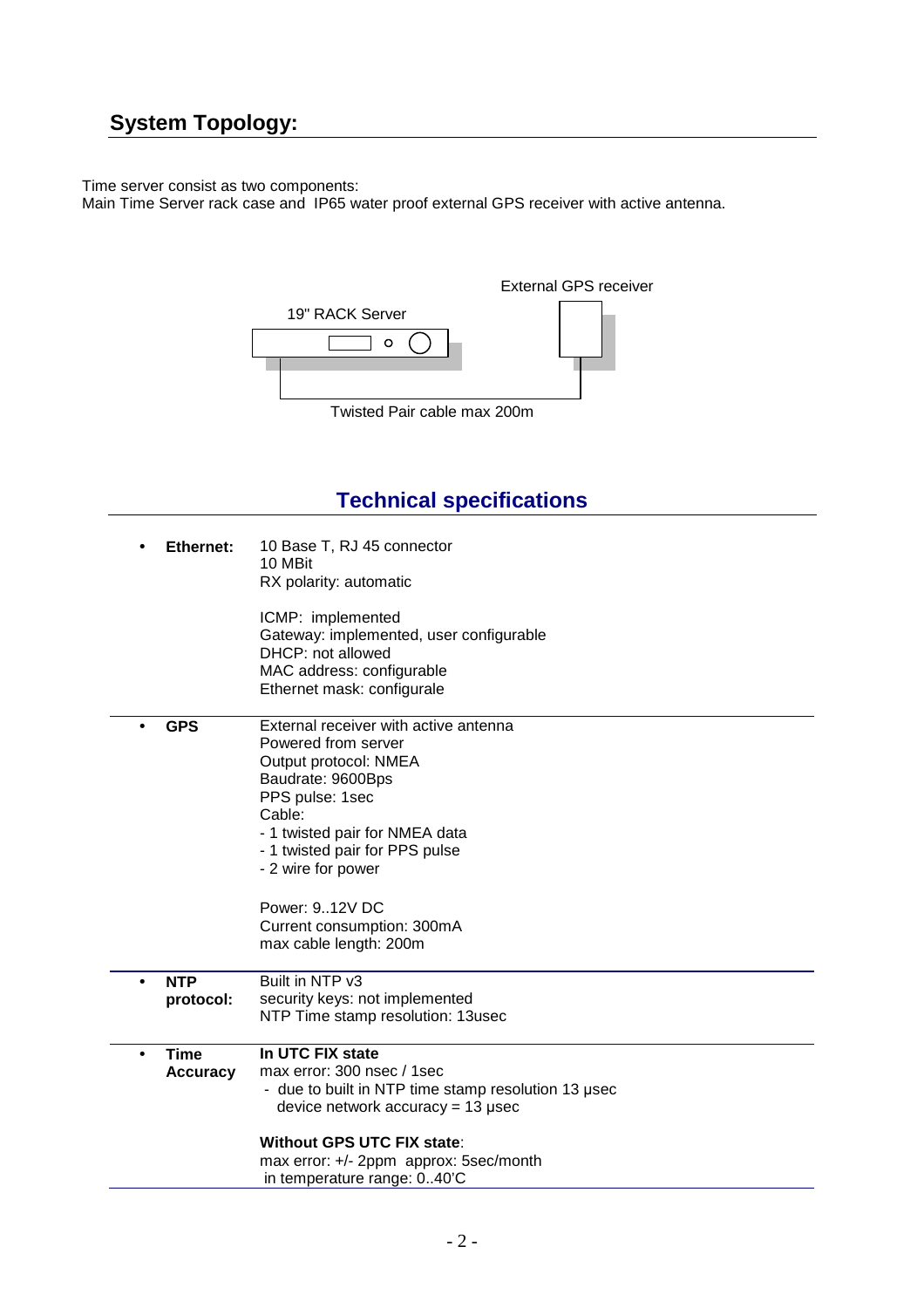|           | <b>SNMP</b>         | Built in SNMP traps,                                             |
|-----------|---------------------|------------------------------------------------------------------|
|           | protocol            | server produce and send SNMP traps to dedicated Ethernet Device, |
|           |                     | - on every changes the number of satellites,                     |
|           |                     | - UTC fix changes                                                |
|           |                     | - GPS receiver failures                                          |
|           |                     |                                                                  |
| $\bullet$ | Main                | RISC UBICOM IP2022                                               |
|           | processor           | 120 MHz / for Ethernet connectivity 10BaseT                      |
|           |                     |                                                                  |
| $\bullet$ | <b>GPS</b>          | Microchip RISC processor                                         |
|           | processor           | 20 Mhz                                                           |
|           |                     | for GPS messages, PPS pulses, LCD , buttons serving              |
|           |                     |                                                                  |
|           | <b>RTC</b>          | <b>Real Time Clock</b>                                           |
|           |                     | PHILIPS 12C.                                                     |
|           |                     | powered from lithium CELL CR2430, User Replaceable               |
|           |                     | TCXO Thermal compensated quartz.                                 |
|           |                     | Max Error: +/- 2ppm                                              |
|           |                     |                                                                  |
|           | <b>Reliability:</b> | Two processors watchdog-ing state every 1sec                     |
|           |                     | - BOR Brown Out Reset                                            |
|           |                     | - POR power on reset                                             |
|           |                     | - two internal watchdog independent watchdog timers              |
|           | <b>Security</b>     | User password to setup IP address, SNMP strings- community name  |
|           |                     |                                                                  |
| $\bullet$ | <b>WEB</b>          | Built in WEB server for dynamic CGI WEB pages                    |
|           | interface           | - monitoring server status                                       |
|           |                     | - setup time server                                              |
|           |                     | - 4MBit dataflash                                                |
|           |                     |                                                                  |
| $\bullet$ |                     | Temperature -25  55 'C                                           |
|           | ranges              |                                                                  |
|           |                     |                                                                  |
|           | Power:              | 100  250 V AC / 50Hz                                             |
|           |                     |                                                                  |
| $\bullet$ | <b>Display</b>      | LCD 2x 16 chars                                                  |
|           |                     | Green BackLight                                                  |
|           |                     |                                                                  |
|           | <b>Buttons</b>      | JOG + ESC button                                                 |
|           |                     | for setup IP addresses and other values                          |
|           |                     | Server Case 19" rack / 1U                                        |
|           |                     | Depth: 110mm                                                     |
|           |                     |                                                                  |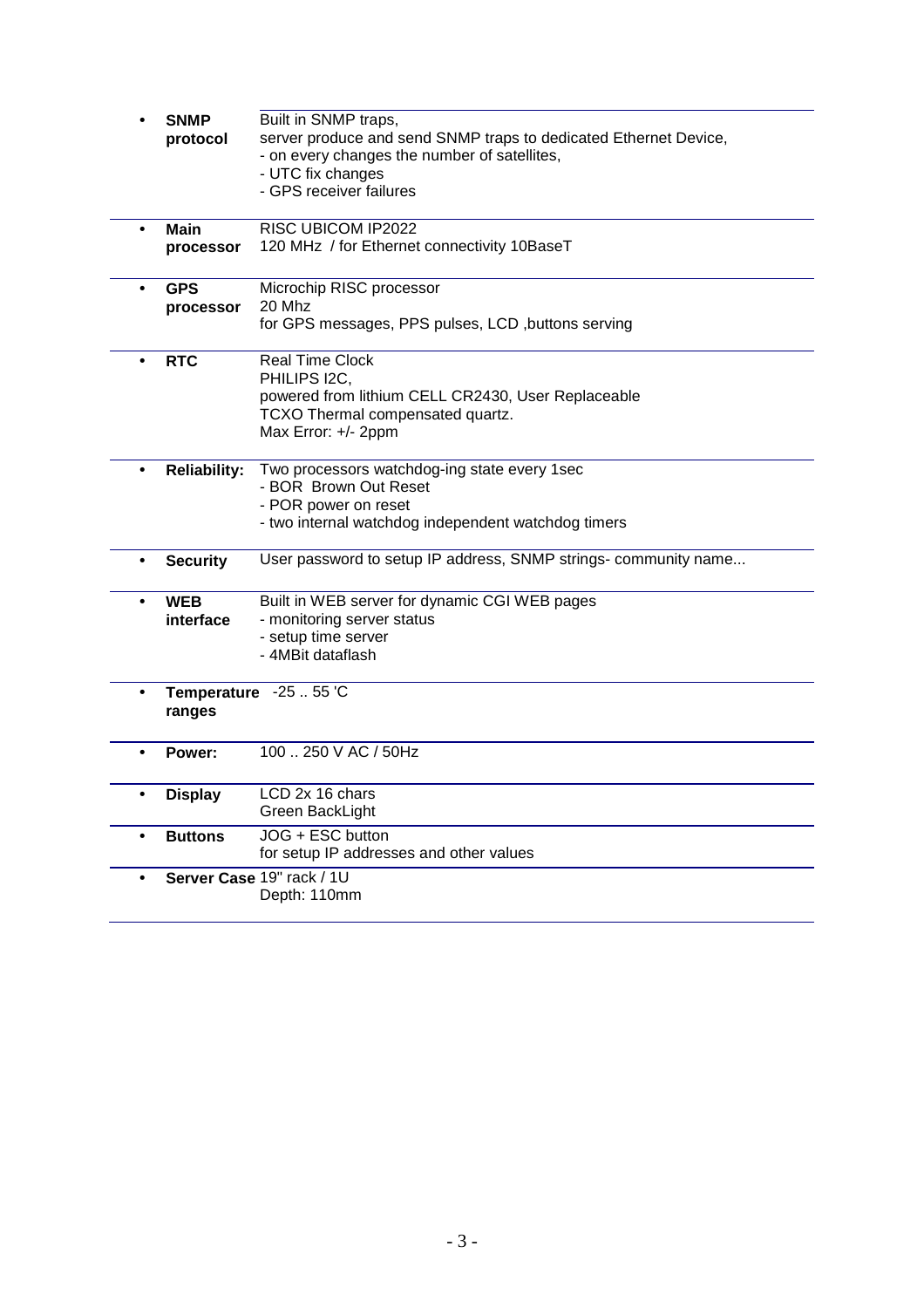| <b>Buttons:</b>                                                                                                                                                                                                                                             | <b>PPS and FIX LED</b>                                                                                                                                                                                                                                                                                                                      |  |
|-------------------------------------------------------------------------------------------------------------------------------------------------------------------------------------------------------------------------------------------------------------|---------------------------------------------------------------------------------------------------------------------------------------------------------------------------------------------------------------------------------------------------------------------------------------------------------------------------------------------|--|
| On the front panel are mounted buttons:<br>Rotary JOG: to change menus and increment<br>/ decrement input values<br><b>SET:</b> in the middle button of jog for enter to<br>current menu or confirmation value<br><b>ESC:</b> to cancel current input value | Green PPS LED flashing in 1sec period. LED is<br>connected directly to signal PPS from receiver. If<br>PPS LED not flashing GPS receiver is not<br>connected, in this case server is malfunction, and<br>displayed will be message <pps error=""><br/>After the power ON state, PPS Led will be not<br/>flashing approx 3060 seconds.</pps> |  |
|                                                                                                                                                                                                                                                             | FIX LED must lighten continuously in UTC fix state,<br>otherwise flashing.                                                                                                                                                                                                                                                                  |  |

## **Configuration**

To change the current value of IP address, network mask, rotate JOG to choose appropriate value and by **SET** button it is possible to change current value.

Before value changes user will be asked to password. Set the password holding UP/DN button and confirm by **SET. Current password is delivered in documentation.** 

## **MAC Address**

MAC consists of 6 bytes, but only 4 last bytes is possible to edit. Most significant 2-bytes are: 000, 003

#### **LCD Messages**

**<PPS Error>** message reported with beep failures on PPS signal from GPS receiver. In this case check the cable to GPS receiver, check the fuse 500mA, mounted on back panel.

**Warning**: immediately after the power ON state, this error message will be displayed approx 30…60seconds.

Note: without the PPS signal server is in the malfunction state.

**Only** after the correct password was entered, user can change values.

Correct password is keeping in system in 5 minutes and next inputs in this time not required the password.

After the entering value LCD processor write data to internal EPROM and sends to Ethernet processor with message: Send to IP<sub>2</sub>K

**<GPS DATA Error>** message indicate the mismatch or missing the DATA from receiver. Check cable and fuse described as PPS error.

#### <**Send Setup Fail>**

on power on reset state, LCD processor sends the current setup to Ethernet IP2K processor. If the Ethernet processor not confirmed the values, this error message will be occurred.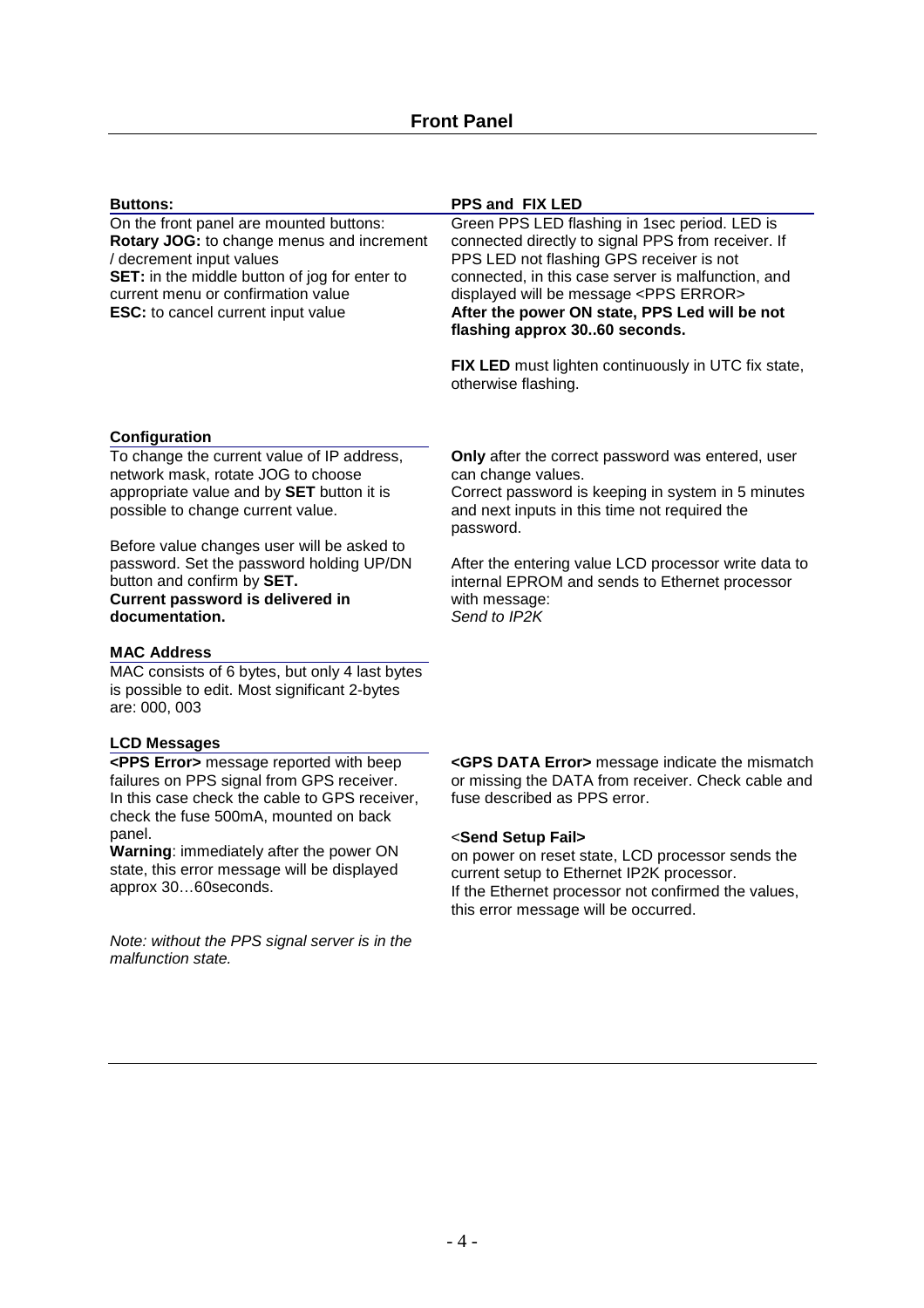

#### **FUSES:**

On the server back panel two fuses are mounted: **Fuse for GPS external receiver:** 500mA / T – Type is recommended, fuse making protection the GPS power sources.

**Time server fuse:** 500 mA/T to protection all power sources

## **APP Connector**

Application connector DSUB15 Female for additional purposes. PPS signal output, RS485 timecode format 0 output 9600,N,8,1

#### **GPS connector**

DSUB9 Female to connect the external GPS receiver. See the below picture for wiring external receiver.

#### **Ethernet connector**

10BaseT RJ45 connector for ethernet connectivity. We note that to HUB or switch are needed NOTcrossed cable. For single PC CROSSED calbe.

#### **Back panel LEDs**

 **Red** indicate Ethernet link activity, must be lightening on successful connectivity.  **Green** LED blinking in 1sec interval, it mean reception datagram from LCD processor.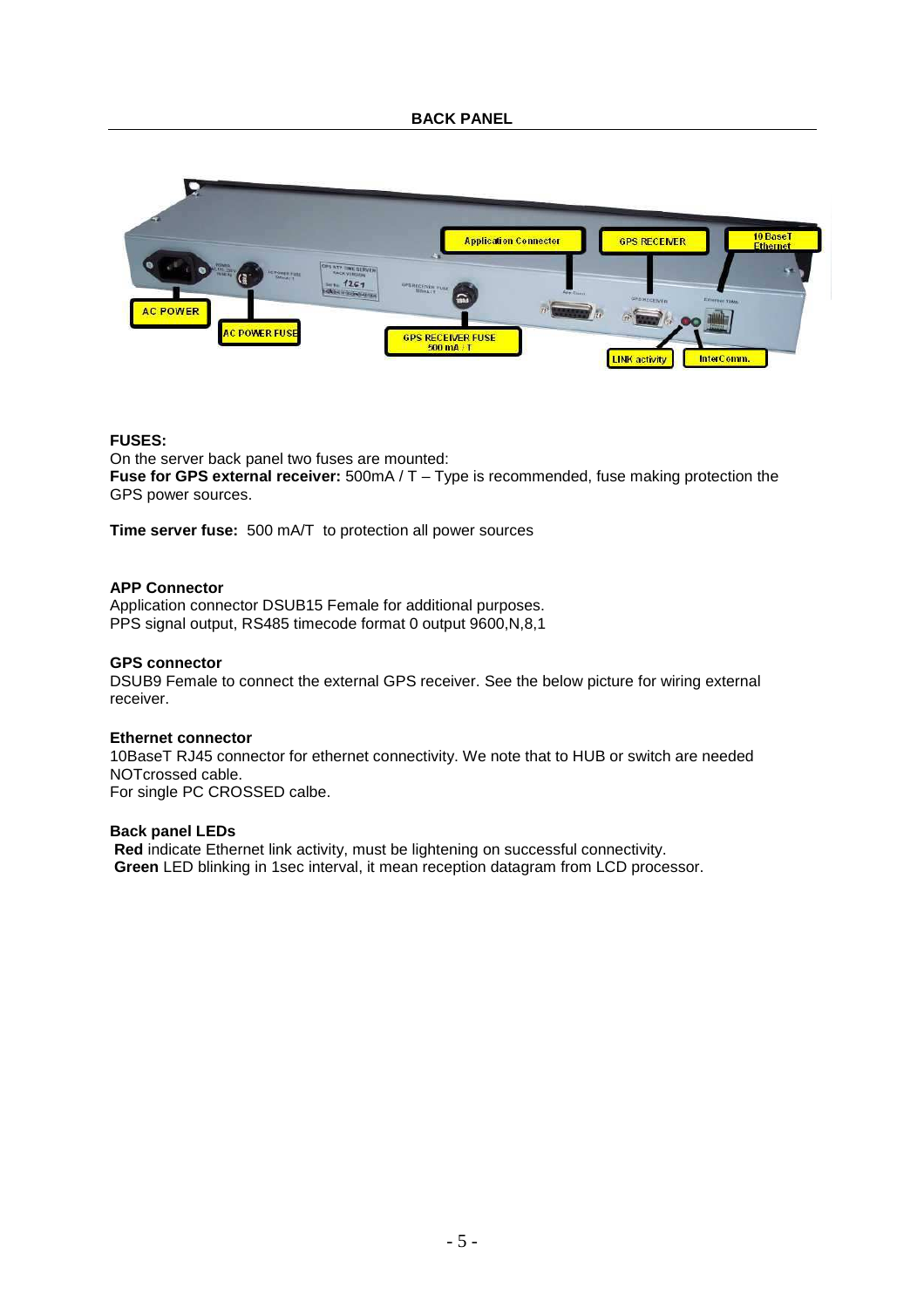## **External GPS receiver**



- Time Server is delivered with waterproof IP-65 wall mounting external receiver and built in GPS active antenna also.
- Mounted is GPS Receiver **ANTARIS CHIPSET**
- Operating temperatures: -45 .. 85'C
- Receiver is powered from Time Server with voltage 12V DC / 300 mA through the Fuse 500mA on TimeServer Back Panel and FUSE 500mA/T on receiver daughter board also. See green box on board.
- Connection to server with twisted pair TP cable. 1 pair for DATA 1 pair for PPS signal
	- + 2wire DC power

.

- max cable length: 200m
- It is strongly recommended to use standard TP cable for ethernet networks. It is low cost and good solution.
- On gps receiver board are mounted low impedance RS485 line drivers
- In the Time server are mounted 100 Ohm resistors on both lines: DATA, PPS, to minimize glitches and noise.
- GPS DATA baudrate: 9600b/sec
- Receiver output protocol: NMEA Connexant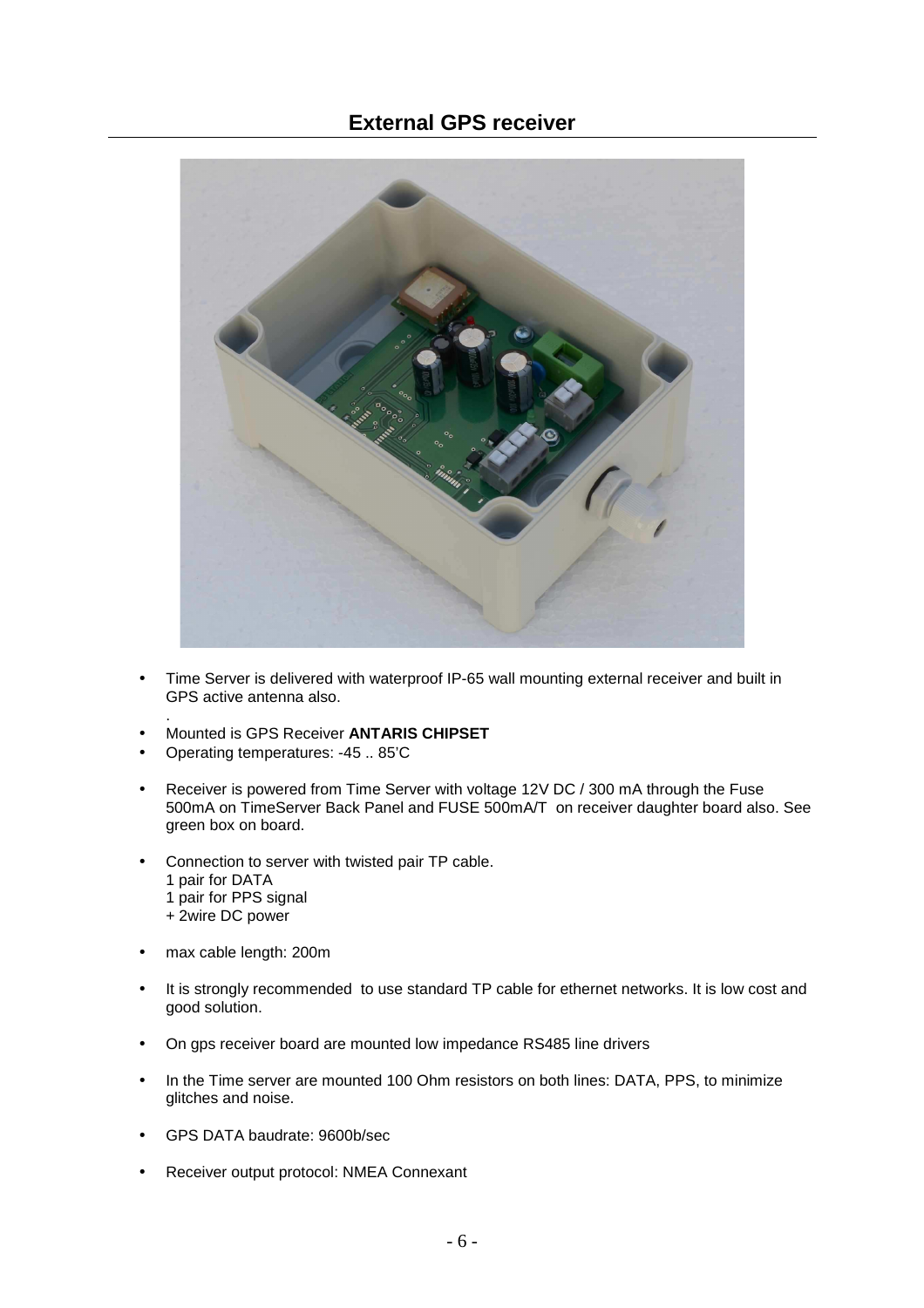## **GPS External receiver wiring.**



Notes:

- PPS LED flashing in 1 second period approx 1 minute after the power ON.
- Connection is made by standard twisted pair cable TP , as used in Ethernet devices.
- Blue and WhiteBlue pair wires are shorted to make a lower resistance wire for DC power, also Red + WhiteRed.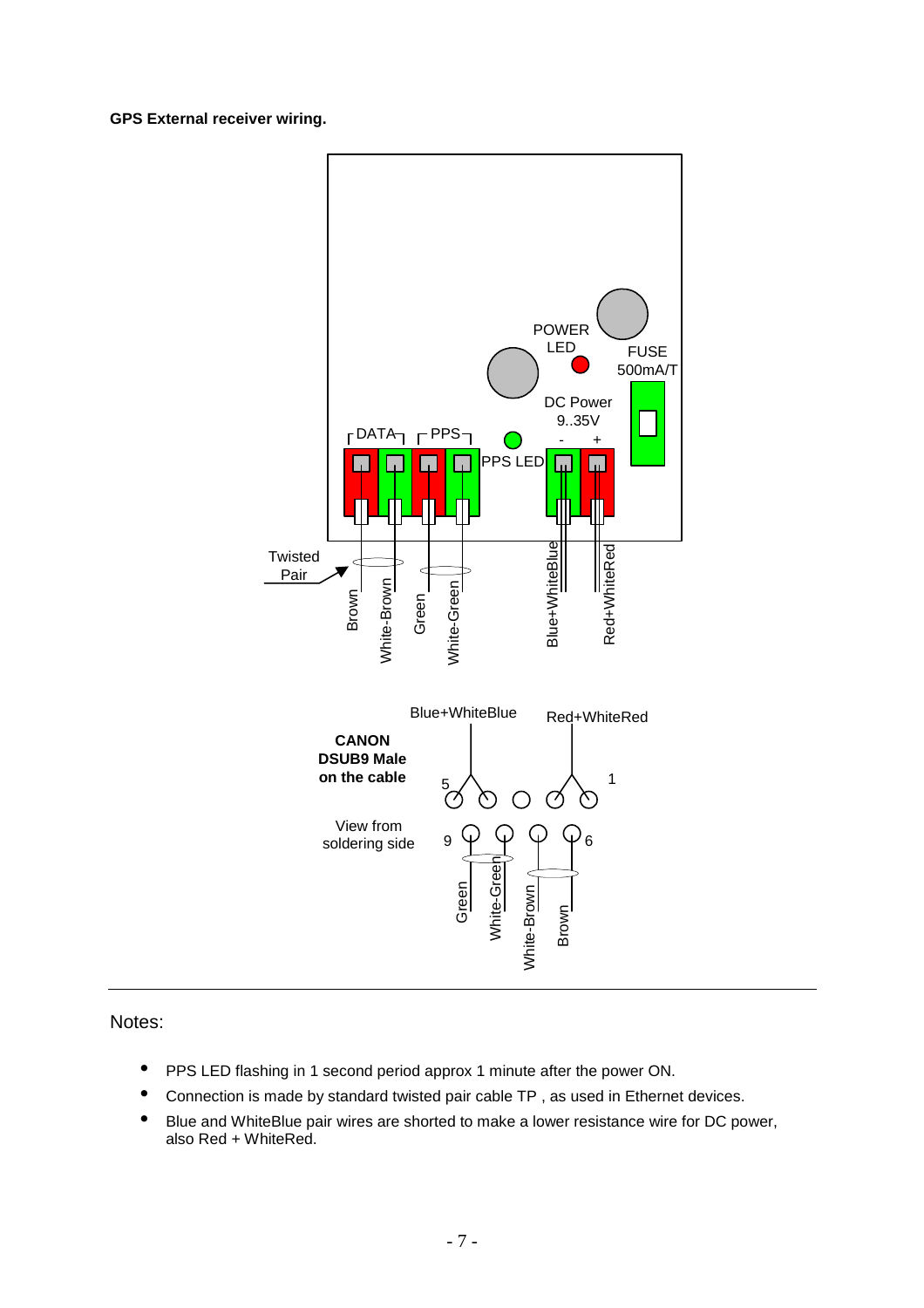# **WEB Server Implementation**

- In the Time Server is built in the **WEB server** for monitoring the status, setup network...
- All HTML, source files are located in 4MBit dataflash
- Its possible to replace source files by user by TFTP protocol.

## **Main Page --- index.html ---**

to open main page of Time Server simply open your browser and into the address line write:

## http://192.168.0.25

Note: 192.168.0.25 is example, of course its needed the correct IP address of time server

Browser will request the time server and it respond the main page:



#### **UTC server Time:**

Current UTC time. To obtain new values press **reload** browser button.

#### **UTC FIX Status:**

This information is loaded from the GPS receiver. In the NOT FIX state time Server closes the NTP protocol.

## **Visible satellites:**

Indicate the total number of satellites from which are measurements making.

#### **GPS Receiver Status:**

Describes the status of GPS receiver, available messages are: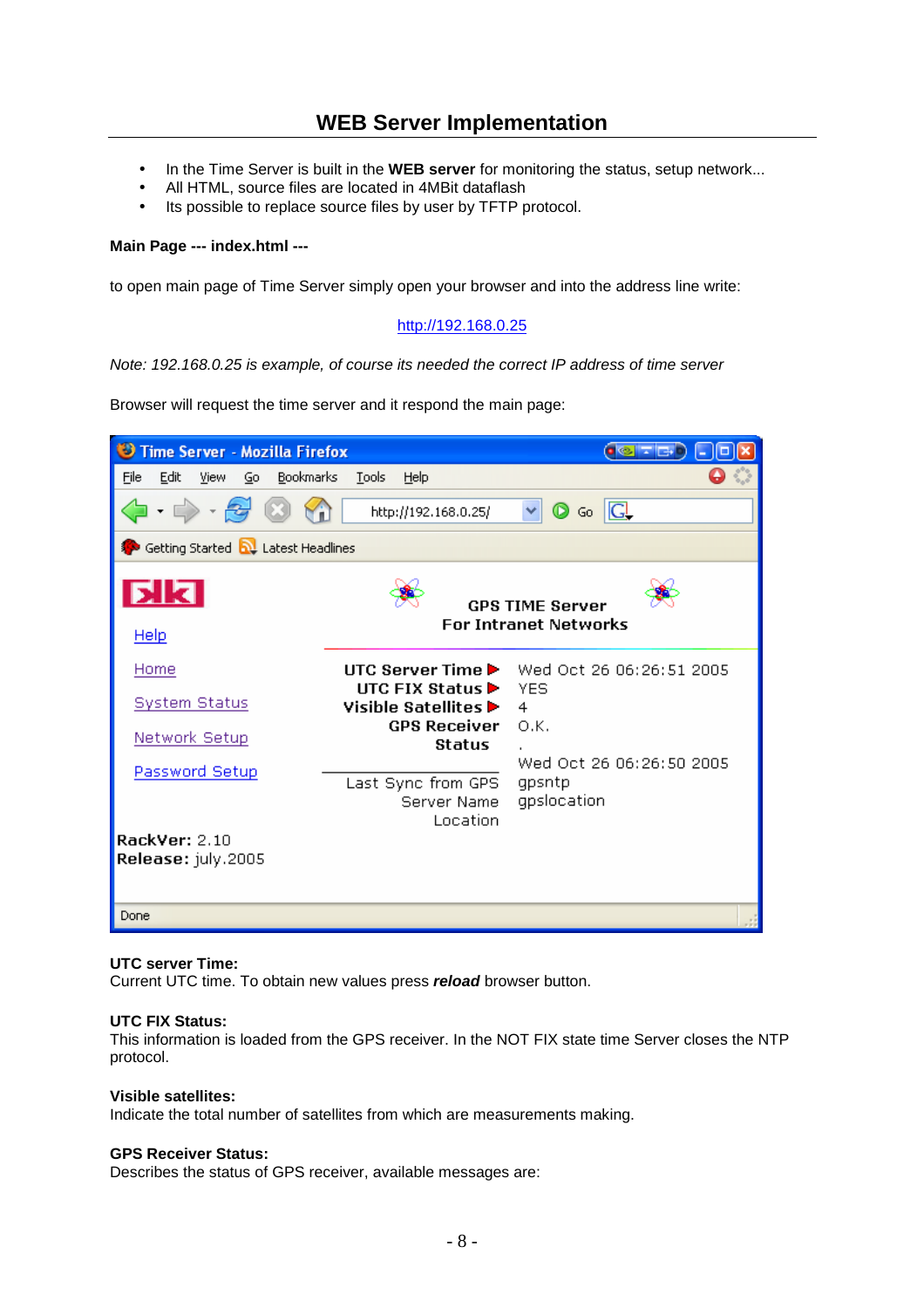| O.K.               |                                                                             |
|--------------------|-----------------------------------------------------------------------------|
| <b>PPS</b> Error   | Signal of PPS pulse missing, in this state check the cable from reciever    |
| <b>DATA Error</b>  | Serial data from receiver missing, check the cable also                     |
| <b>Fatal Error</b> | GPS receiver is not connected, or malfunction, check the FUSE on back panel |

## **Server Name**

indicate the user replaceable Time Server Name. Name is used for SNMP traps.

## **Server Location**

Describes the Time Server Location also for SNMP traps implementation

#### **System Status**

| Time Server - Mozilla Firefox              |                                                                                                                                                                                                                                                                                                                                                                                                                         | 0 < 7 < 0              |
|--------------------------------------------|-------------------------------------------------------------------------------------------------------------------------------------------------------------------------------------------------------------------------------------------------------------------------------------------------------------------------------------------------------------------------------------------------------------------------|------------------------|
| Edit<br>File<br>View<br>Go                 | <b>Bookmarks</b><br>Help<br>Tools                                                                                                                                                                                                                                                                                                                                                                                       |                        |
|                                            | http://192.168.0.25/f adstat.html                                                                                                                                                                                                                                                                                                                                                                                       | <b>O</b> Go G          |
| Getting Started <b>by</b> Latest Headlines |                                                                                                                                                                                                                                                                                                                                                                                                                         |                        |
|                                            |                                                                                                                                                                                                                                                                                                                                                                                                                         |                        |
|                                            | <b>For Intranet Networks</b>                                                                                                                                                                                                                                                                                                                                                                                            | <b>GPS TIME Server</b> |
| Help                                       |                                                                                                                                                                                                                                                                                                                                                                                                                         |                        |
|                                            | Server system Status                                                                                                                                                                                                                                                                                                                                                                                                    |                        |
| Home                                       |                                                                                                                                                                                                                                                                                                                                                                                                                         |                        |
| <b>System Status</b>                       | Up Timer from last Boot [sec]                                                                                                                                                                                                                                                                                                                                                                                           | 11760                  |
|                                            | PPS length in internal ticks                                                                                                                                                                                                                                                                                                                                                                                            | 77067                  |
| Network Setup                              | RTC Offset [usec]                                                                                                                                                                                                                                                                                                                                                                                                       | 253995                 |
| Password Setup                             | Number of Lost UTC Fix                                                                                                                                                                                                                                                                                                                                                                                                  | G.                     |
|                                            | Num of NTP packets received                                                                                                                                                                                                                                                                                                                                                                                             | 6                      |
|                                            | Num of NTP packets rejected                                                                                                                                                                                                                                                                                                                                                                                             | $\Omega$               |
| RackVer: 2.10                              |                                                                                                                                                                                                                                                                                                                                                                                                                         |                        |
| Release: july.2005                         | Heap free system memory                                                                                                                                                                                                                                                                                                                                                                                                 | 1294                   |
|                                            | SNMP strings checksum status                                                                                                                                                                                                                                                                                                                                                                                            | O.K.                   |
|                                            | <b>PPS Length</b>                                                                                                                                                                                                                                                                                                                                                                                                       |                        |
|                                            | Describes the length of the PPS pulse from GPS receiver. Value is rated in<br>internal counter with period 13usec.<br>PPS length must be approx 77000 ticks, num of ticks depends from the<br>mounted processor quartz.<br>Strongly in constant length in every second.<br>Otherwise time server close the NTP protocol to 100 secs.<br>It mean that on cable from GPS receiver was some glitches.<br>RTC offset [usec] |                        |

## **Up Time from last boot:**

indicate the elapsed time in seconds from last boot.

#### **PPS Length**

Length of the PPS pulse from GPS receiver. Value is rated in internal counter ticks with period 13usec. PPS length must be approx 77000 counts.

Value must be strongly in constant length in every second.

Otherwise time server closes the NTP protocol to 100 secs.

Its mean that on cable from GPS receiver was some glitches detected.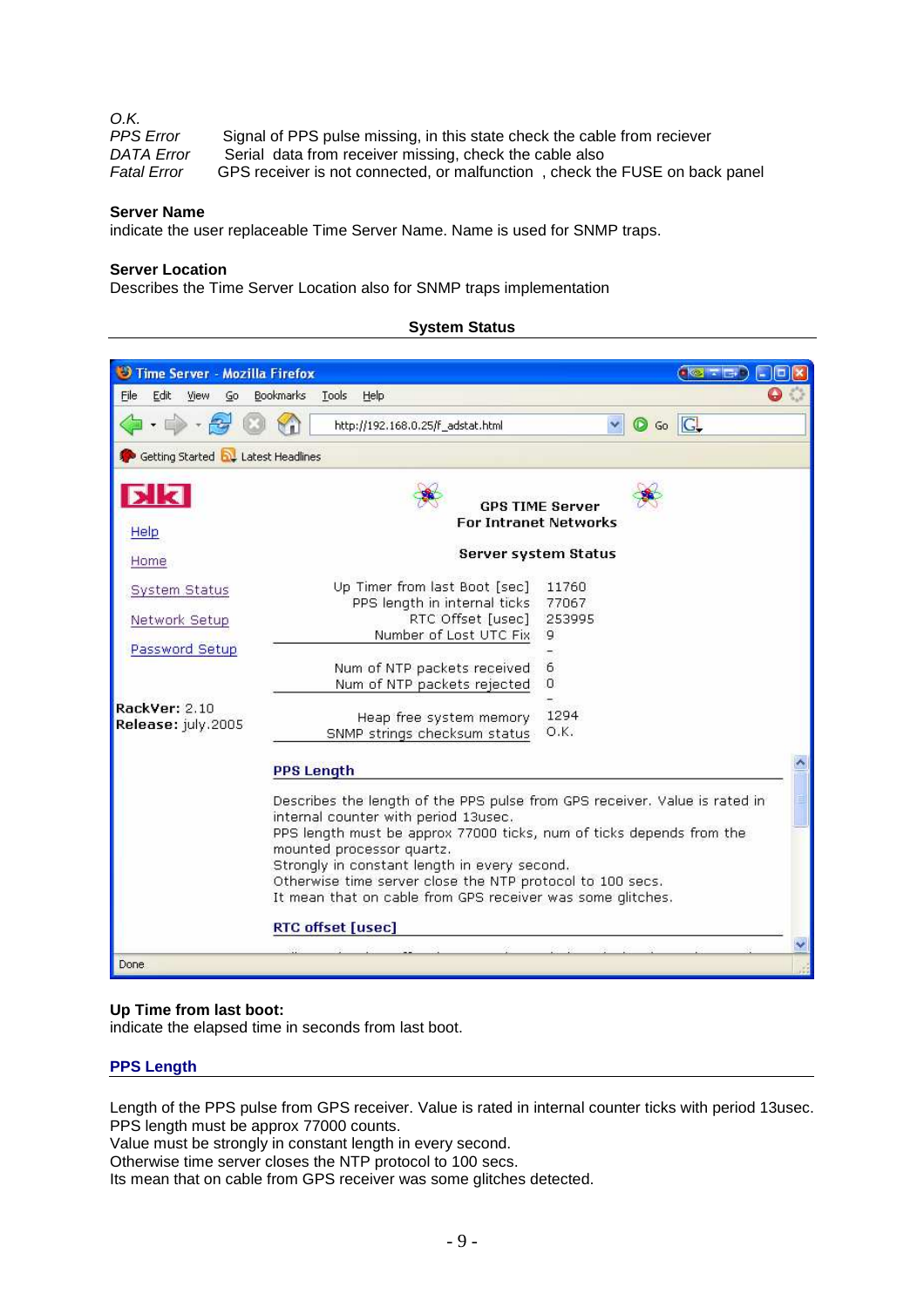## **Number of Lost UTC FIX**

Indicate the total number of GPS UTC time FIX lost from last boot. If the GPS receiver has no fix utc, server close the NTP protocol.

## **Num of NTP packet Received**

Total number of NTP packets received from any host.

## **Num of NTP packet Rejected**

Total number of NTP packet rejected.

NTP request packet from any host will be rejected on occurrences:

- the UTC FIX state is failure – UTC NOT FIX status

- server detected the glitches on PPS signal, after the glitch time server clos the NTP ramp to 100 seconds.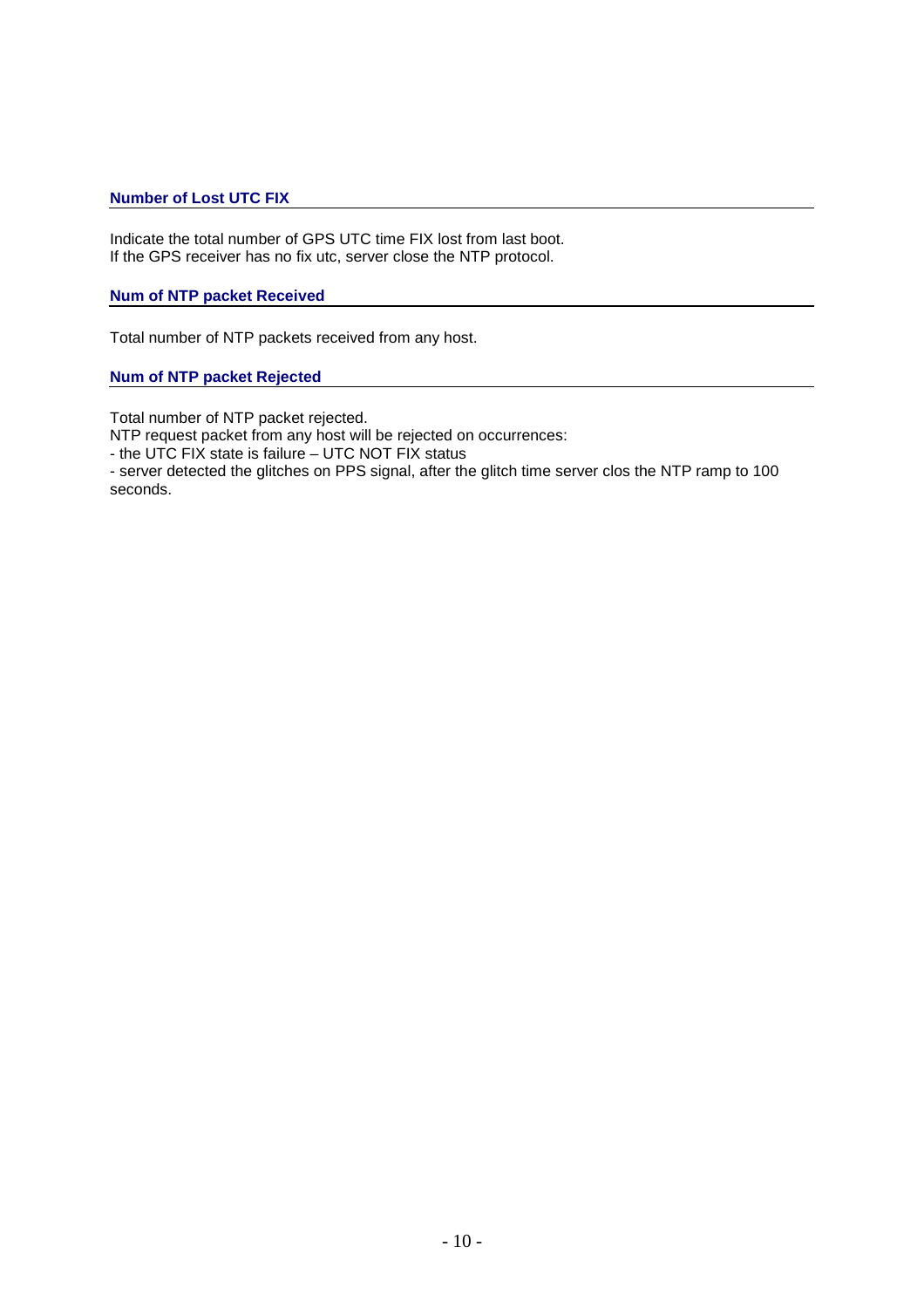## **Network Setup HTML Page**

## **To Network setup page user will be navigate after the enter the correct password.**

- Current time server values will be filled into the textboxes.
- Enter the 0.0.0.0 to Gateway textbox if the gateway is not used
- MAC address consists of last 4 bytes , first bytes are: 000, 003 in this example MAC =  $0.3.100.45.147.212$
- After the <Submit> Time Server Reboot, it is needed to connect to Time Server with new values.
- All values will be written to the DataFlash memory and to LCD processor EEPROM also